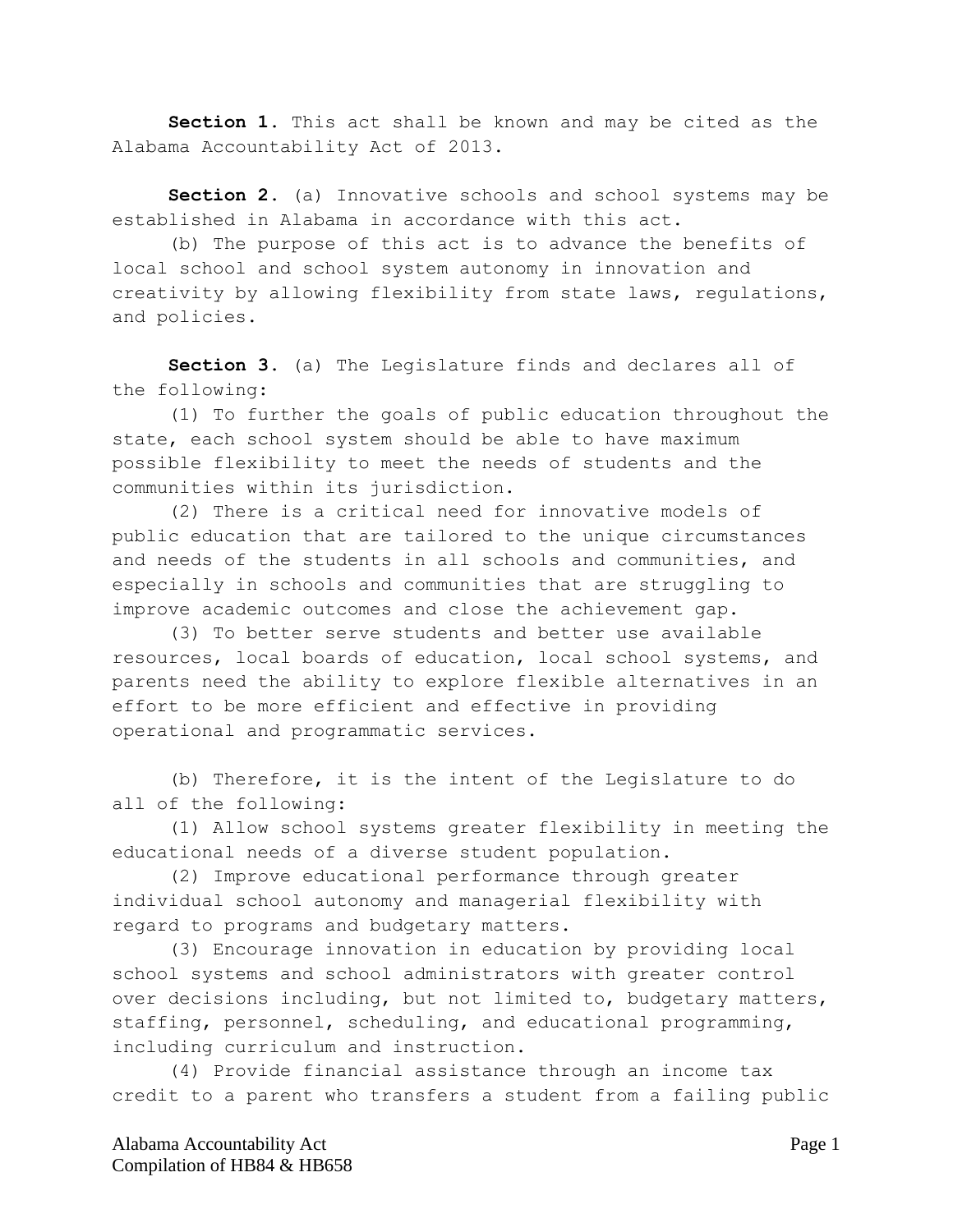school to a nonfailing public school or nonpublic school of the parent's choice.

**Section 4.** For the purposes of this act, the following terms shall have the following meanings:

(1) EDUCATIONAL SCHOLARSHIPS. Grants made by a scholarship granting organization to cover all or part of the tuition and mandatory fees charged by a qualifying school to an eligible student receiving a scholarship.

(2) ELIGIBLE STUDENT. A student who satisfies all of the following:

a. Is a member of a household whose total annual income the year before he or she receives an educational scholarship under this program does not exceed an amount equal to 150 percent of the median household income. Once a student receives an educational scholarship under this program, the student shall remain eligible regardless of household income until the student graduates high school or reaches 19 years of age.

b. Was eligible to attend a public school in the preceding semester or is starting school in Alabama for the first time.

c. Resides in Alabama while receiving an educational scholarship.

(3) FAILING SCHOOL. A public K-12 school:

(i)that is labeled as persistently low-performing by the State Department of Education, in the then most recent United States Department of Education School Improvement Grant application;

(ii) that is designated as a failing school by the State Superintendent of Education; or

(iii) that does not exclusively serve a special population of students and, until June 1, 2017, has been listed three or more times during the then-most recent six years in the lowest six percent of public K-12 schools on the state standardized assessment in reading and math or, on or after June 1, 2017, has, during the then-most recent three years, earned at least one grade of "F" or, during the then-most recent four years, earned at least three grades of "D" on the school grading system developed pursuant to Section 16-6C-2, Code of Alabama 1975. In the event sufficient rules required to implement the grading system provided for by Section 16-6C-2, Code of Alabama 1975, have not been implemented pursuant to the Alabama Administrative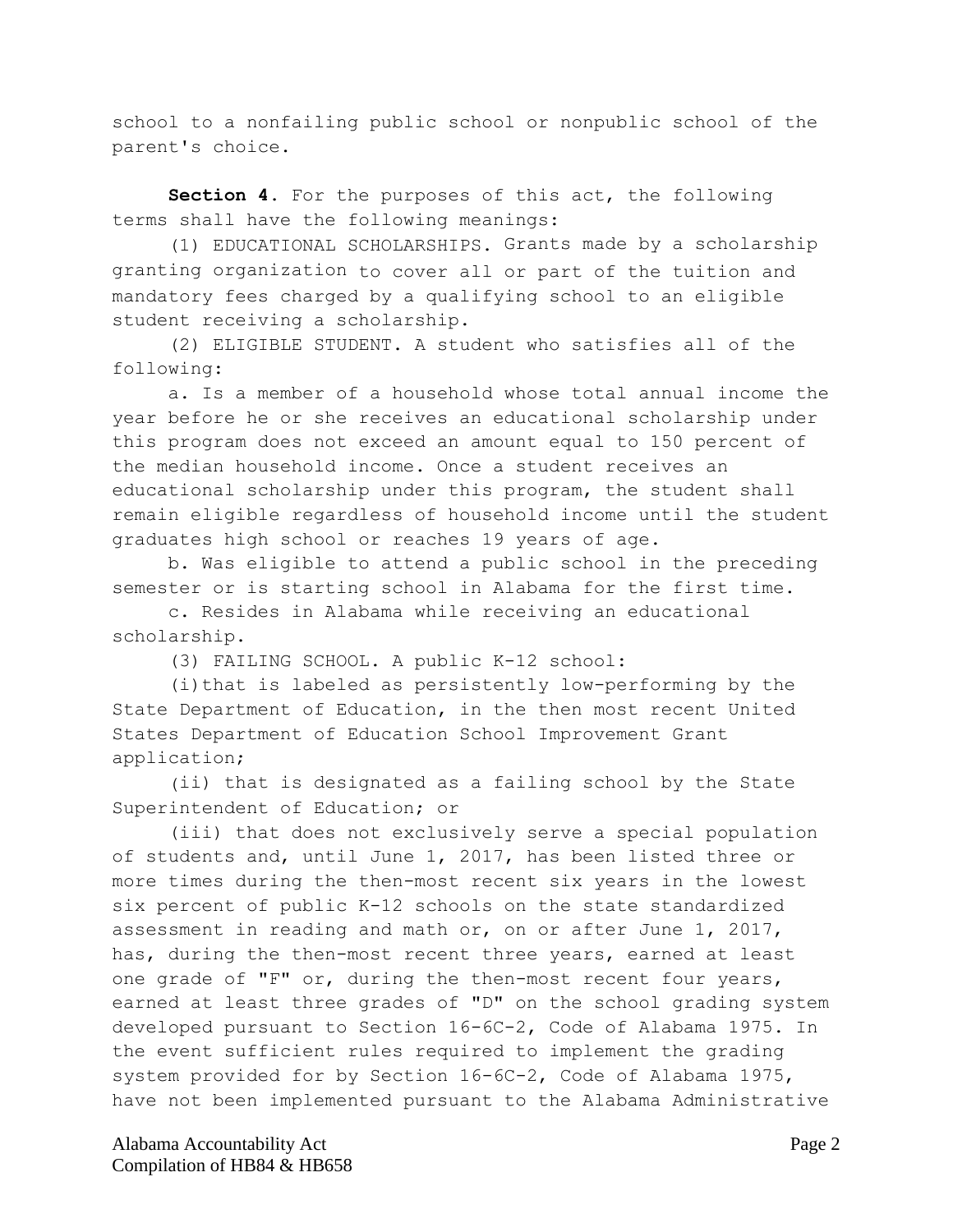Procedure Act in time to provide a sufficient record to implement this subdivision by June 1, 2017, then a failing school shall be a school that has been listed in the lowest 10 percent of public K-12 schools in the state standardized assessment in reading and math.

(4) FLEXIBILITY CONTRACT. A school flexibility contract between the local school system and the State Board of Education wherein a local school system may apply for programmatic flexibility or budgetary flexibility, or both, from state laws, regulations, and policies, including regulations and policies promulgated by the State Board of Education and the State Department of Education.

(5) INNOVATION PLAN. The request of a local school system for flexibility and plan for annual accountability measures and five-year targets for all participating schools within the school system.

(6) LOCAL BOARD OF EDUCATION. A city or county board of education that exercises management and control of a local school system pursuant to state law.

(7) LOCAL SCHOOL SYSTEM. A public agency that establishes and supervises one or more public schools within its geographical limits pursuant to state law.

(8) LOW-INCOME ELIGIBLE STUDENT. A student of a family with income less than two times the federal poverty level.

(9) NONPUBLIC SCHOOL. Any nonpublic or private school, including parochial schools, not under the jurisdiction of the State Superintendent of Education and the State Board of Education, providing educational services to children. A nonpublic school is accredited by a state recognized accrediting agency that provides education to elementary or secondary, or both, students and has notified the State Department of Revenue of its intention to participate in the scholarship program and comply with the requirements of the scholarship program. A nonpublic school does not include home schooling.

(10) PARENT. The parent or legal guardian of a student, with authority to act on behalf of the student, who claims the student as a dependent on his or her Alabama state income tax return.

(11) QUALIFYING SCHOOL. Either a public school outside of the resident school district that is not considered failing under either state or federal standards or any nonpublic school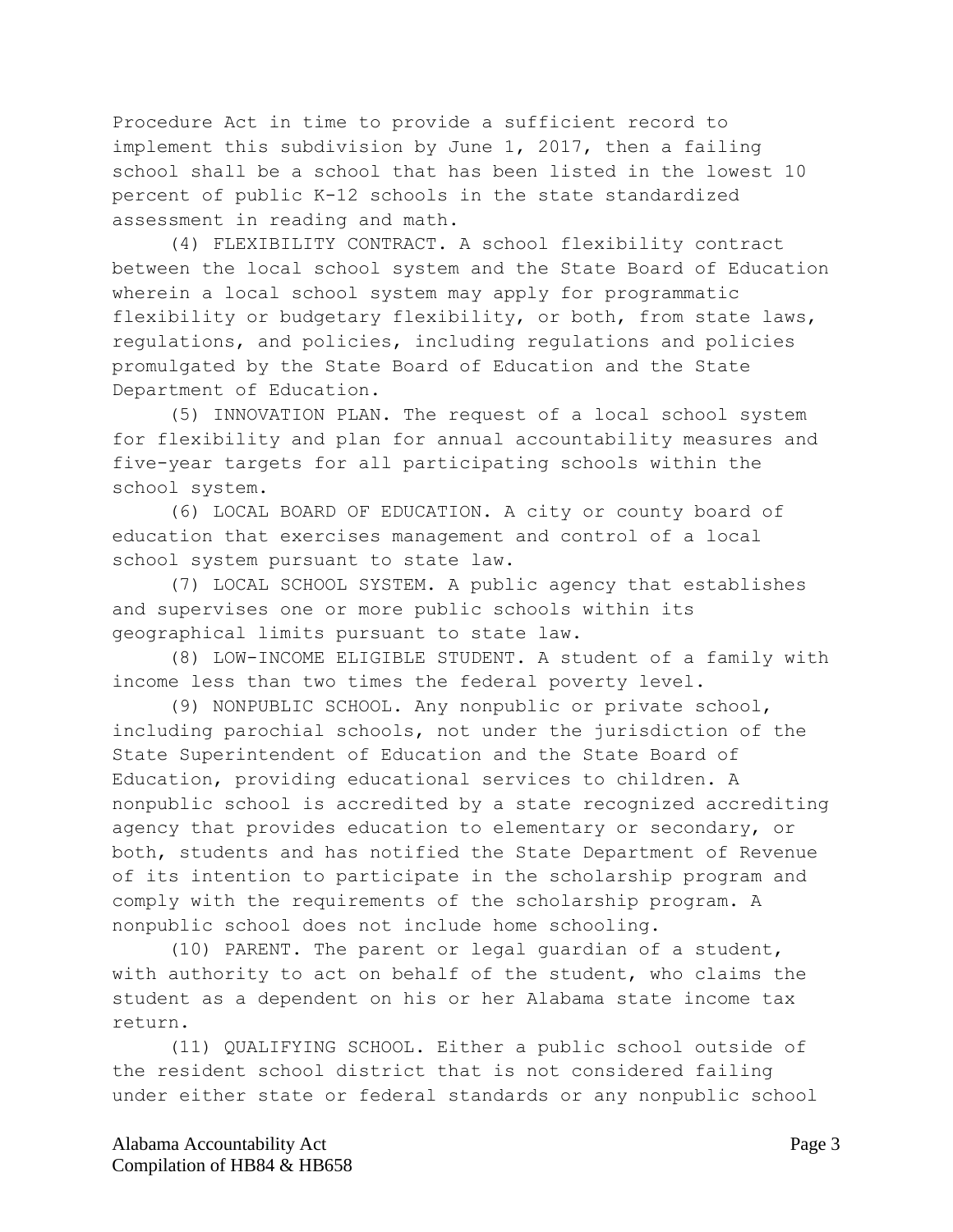as defined in this act or that satisfies the compulsory attendance requirements provided in Section 16-28-7, Code of Alabama 1975. A qualified nonpublic school shall be accredited by one of the six regional accrediting agencies or, if not so accredited, that satisfies all of the following conditions:

a. Has been in existence for at least three years.

b. Has daily attendance of at least 85 percent over a twoyear period.

c. Has a minimum 180-day school year, or its hourly equivalent.

d. Has a day length of at least six and one-half hours.

e. Requires all students to take the Stanford Achievement Test, or its equivalent.

f. Requires all candidates for graduation to take the American College Test before graduation.

g. Requires students in high school in grades nine through 12 to earn a minimum of 24 Carnegie credits before graduating, including 16 credits in core subjects and additional requirements in health and physical education, fine arts, computer studies, and foreign language.

h. Does not subject special education students to the same testing or curricular requirements as regular education students if it is not required in the individual plan for the student.

i. Maintains a current website that describes the school and the instructional program of the school.

j. Annually affirms on forms prescribed by the scholarship granting organization and the department its status financially and academically and provide other relative information as required by the scholarship granting organization or as otherwise required in this act.

(12) SCHOLARSHIP GRANTING ORGANIZATION. An organization that provides or is approved to provide educational scholarships to students attending qualifying schools of their parents' choice.

**Section 5.** (a) Pursuant to this act, to be considered as an innovative school system, a local school system shall successfully comply with the requirements and procedures set forth by the State Department of Education regarding school flexibility contracts, which include, but are not limited to: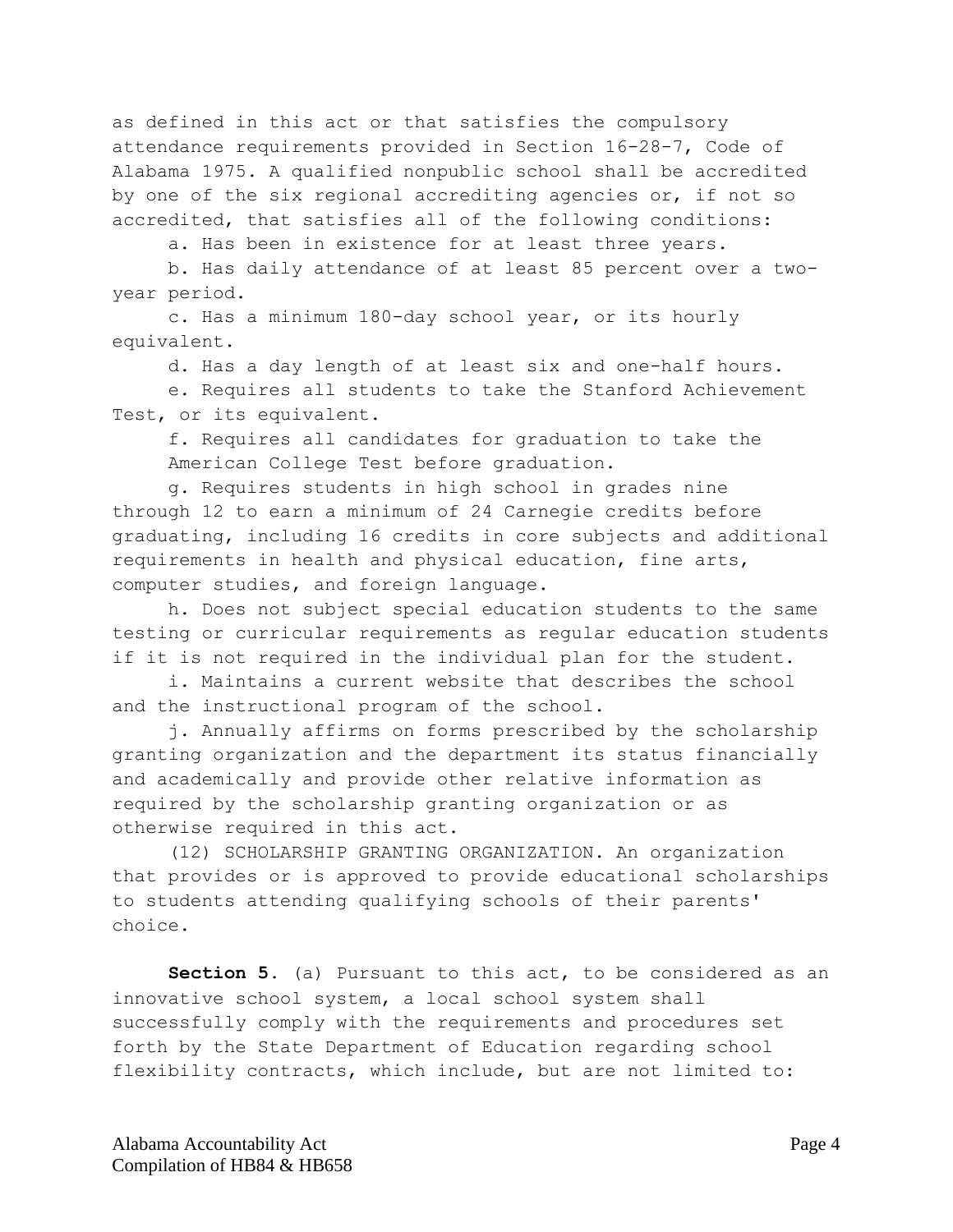(1) Submission to the State Department of Education of a letter of intent to pursue a school flexibility contract.

(2) Submission to the State Department of Education of a resolution adopted by the local board of education supporting the intent of the local school system to pursue a school flexibility contract.

(3) Submission to the State Department of Education of a document of assurance stating that the local board of education shall provide consistency in leadership and a commitment to state standards, assessments, and academic rigor.

(4) Submission to the State Board of Education of a resolution adopted by the local board of education supporting the flexibility contract proposal and the anticipated timeline of the local school system.

(b) Pursuant to State Board of Education rules, each local school system shall provide an opportunity for full discussion and public input, including a public hearing, before submitting a school flexibility contract proposal to the State Board of Education.

(c) A local school system shall ensure that its school flexibility contract proposal and innovation plan is easily accessible to the general public on the website of the local school system.

(d) No school flexibility contract proposal or innovation plan shall be used to allow the collection or dissemination of data in a manner that violates the privacy rights of any student or employee.

**Section 6.** (a) The innovation plan of a local school system shall include, at a minimum, all of the following:

(1) The school year that the local school system expects the school flexibility contract to begin.

(2) The list of state laws, regulations, and policies, including rules, regulations, and policies promulgated by the State Board of Education and the State Department of Education, that the local school system is seeking to waive in its school flexibility contract.

(3) A list of schools included in the innovation plan of the local school system.

(b) A local school system is accountable to the state for the performance of all schools in its system, including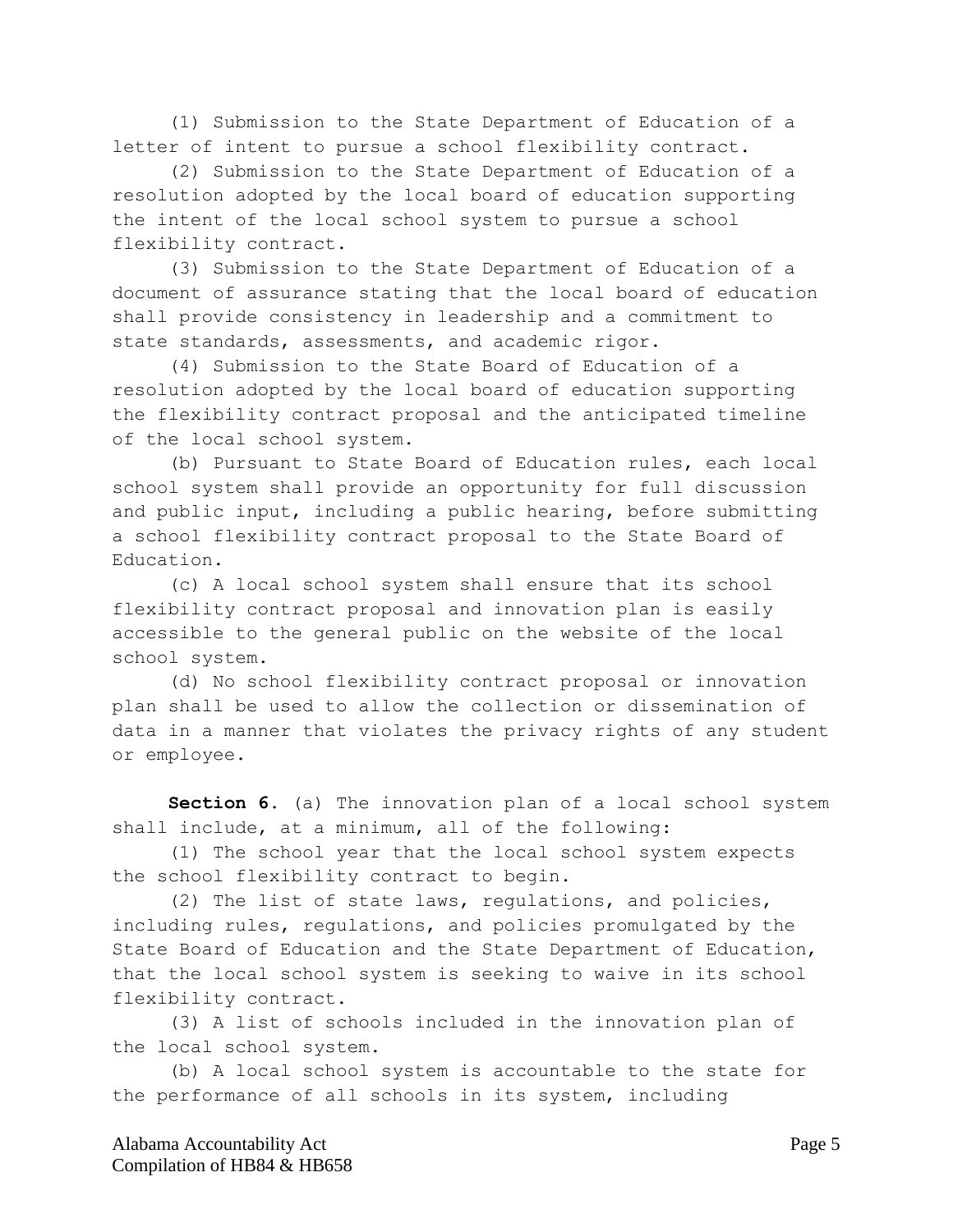innovative schools, under state and federal accountability requirements.

(c) A local school system may not, pursuant to this act, waive requirements imposed by federal law, requirements related to the health and safety of students or employees, requirements imposed by ethics laws, requirements imposed by the Alabama Child Protection Act of 1999, Chapter 22A, Title 16, Code of Alabama 1975, requirements imposed by open records or open meetings laws, requirements related to financial or academic reporting or transparency, requirements designed to protect the civil rights of students or employees, requirements related to the state retirement system or state health insurance plan, or requirements imposed by Act 2012-482. This act may not be construed to allow a local school system to compensate an employee at an annual amount that is less than the amount the employee would otherwise be afforded through the State Minimum Salary Schedule included in the annual Education Trust Fund Appropriations Act. No local school system shall involuntarily remove any rights or privileges acquired by any employee under the Students First Act of 2011, Chapter 24C, Title 16, Code of Alabama 1975. Except as provided for a failing school pursuant to subsection (e), no plan or program submitted by a local board of education may be used to deny any right or privilege granted to a new employee pursuant to the Students First Act of 2011.

(d) No provision of this act shall be construed or shall be used to authorize the formation of a charter school.

(e) Any provision of subsection (c) to the contrary notwithstanding, nothing in this act shall be construed to prohibit the approval of a flexibility contract that gives potential, current, or future employees of a failing school within the local school system the option to voluntarily waive any rights or privileges already acquired or that could potentially be acquired as a result of attaining tenure or nonprobationary status, provided, however, that any employee provided this option is also provided the option of retaining or potentially obtaining any rights or privileges provided under the Students First Act, Chapter 24C of Title 16, Code of Alabama 1975.

(f) The State Department of Education shall finalize all school data and the local school system shall seek approval of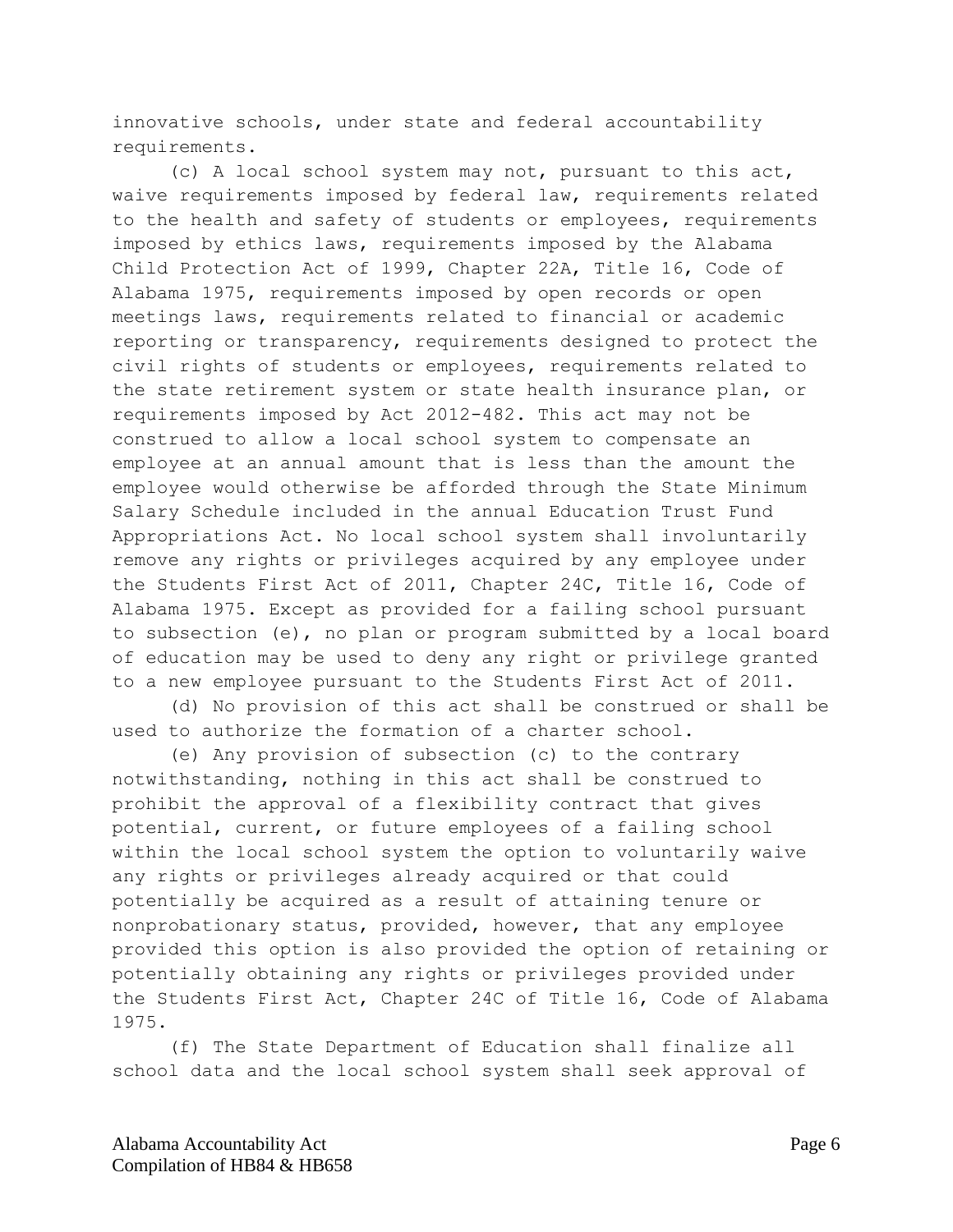the local board of education before final submission to the State Department of Education and the State Board of Education.

(g) The final innovation plan, as recommended by the local superintendent of education and approved by the local board of education, shall accompany the formal submission of the local school system to the State Department of Education.

(h) Within 60 days of receiving the final submission, the State Superintendent of Education shall decide whether or not the school flexibility contract and the innovation plan should be approved. If the State Superintendent of Education denies a school flexibility contract and innovation plan, he or she shall provide a written explanation for his or her decision to the local board of education. Likewise, a written letter of approval by the State Superintendent of Education shall be provided to the local board of education that submitted the final school flexibility contract and innovation plan.

(i) The State Board of Education shall promulgate any necessary rules and regulations required to implement this act including, but not limited to, all of the following:

(1) The specification of timelines for submission and approval of the innovation plan and school flexibility contract of a local school system.

(2) An authorization for the State Department of Education, upon approval by the State Board of Education after periodic review, to revoke a school flexibility contract for noncompliance or nonperformance, or both, by a local school system.

(3) An outline of procedures and necessary steps that a local school system shall follow, upon denial of an original submission, to amend and resubmit an innovation plan and school flexibility contract for approval.

**Section 7.** The State Board of Education and the State Department of Education shall ensure equal opportunity for all school systems that apply for programmatic flexibility or budgetary flexibility, or both, as delineated in this act, and in no way shall one local school system be favored over another local school system based upon its size, location, student population, or any other possible discriminatory measure.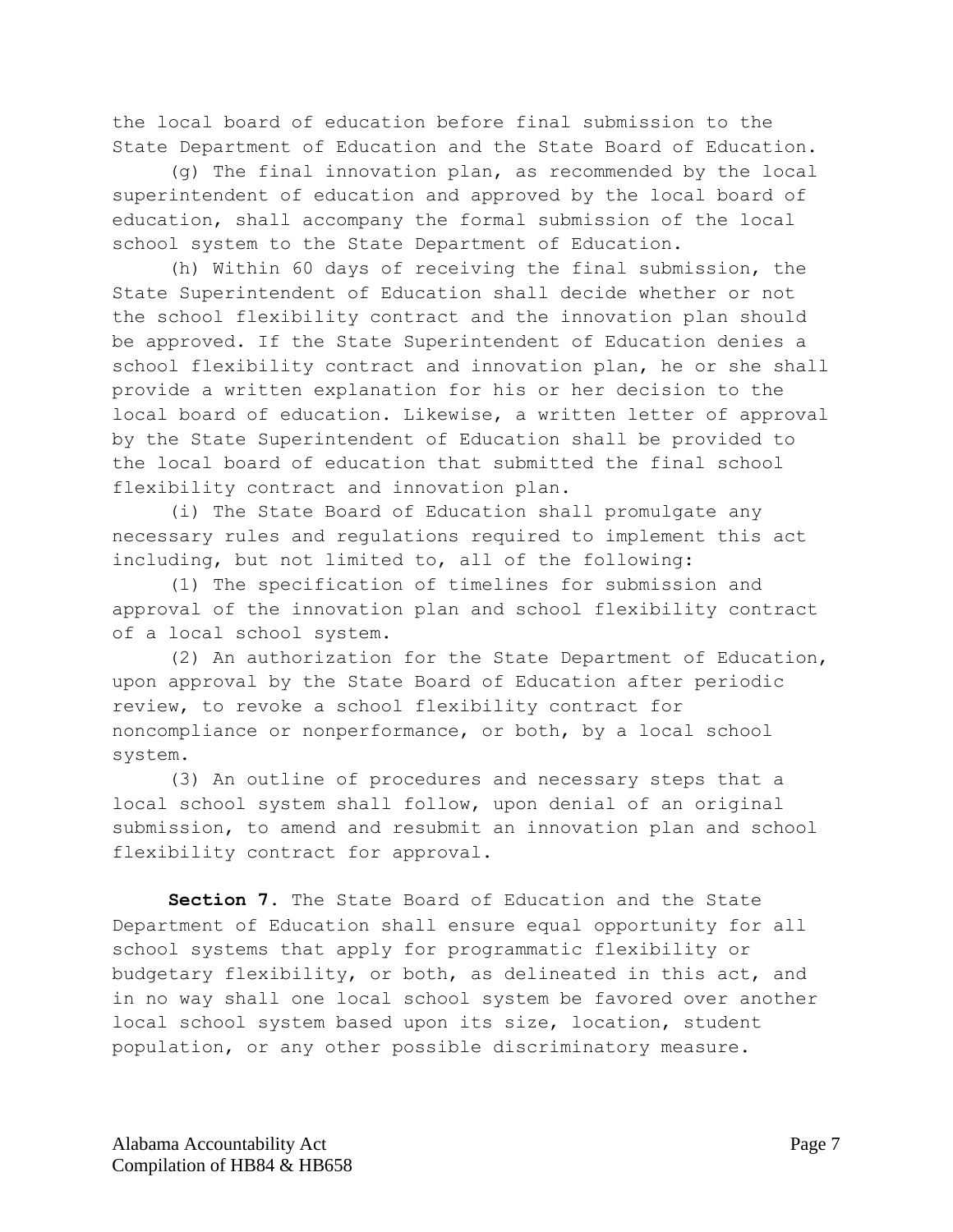**Section 8. (a)** To provide educational flexibility and state accountability for students in failing schools:

(1) For tax years beginning on and after January 1,2013, an Alabama income tax credit is made available to the parent of a student enrolled in or assigned to attend a failing school to help offset the cost of transferring the student to a nonfailing public school or nonpublic school of the parent's choice. The income tax credit shall be an amount equal to 80 percent of the average annual state cost of attendance for a public K-12 student during the applicable tax year or the actual cost of attending a nonfailing public school or nonpublic school, whichever is less. The actual cost of attending a nonfailing public school or nonpublic school shall be calculated by adding together any tuition amounts or mandatory fees charged by the school to the student as a condition of enrolling or of maintaining enrollment in the school. The average annual state cost of attendance for a public K-12 student shall be calculated by dividing the state funds appropriated to the Foundation Program pursuant to Section 16-13-231(b)(2) by the total statewide number of pupils in average daily membership during the first 20 scholastic days following Labor Day of the preceding school year. For each student who was enrolled in and attended a failing school the previous semester whose parent receives an income tax credit under this section, an amount equal to 20 percent of the average annual state cost of attendance for a public K-12 student during the applicable tax year shall be allocated, for as long as the parent receives the tax credit, to the failing school from which the student transferred if the student transfers to and remains enrolled in a nonpublic school. No such allocation shall be made in the event the student transfers to or enrolls in a nonfailing public school. The Department of Education shall determine the best method of ensuring that the foregoing allocation provisions are properly implemented. A parent is allowed a credit against income tax for each taxable year under the terms established in this section. If income taxes owed by such a parent are less than the total credit allowed under this subsection, the taxpayer shall be entitled to a refund or rebate, as the case may be, equal to the balance of the unused credit with respect to that taxable year.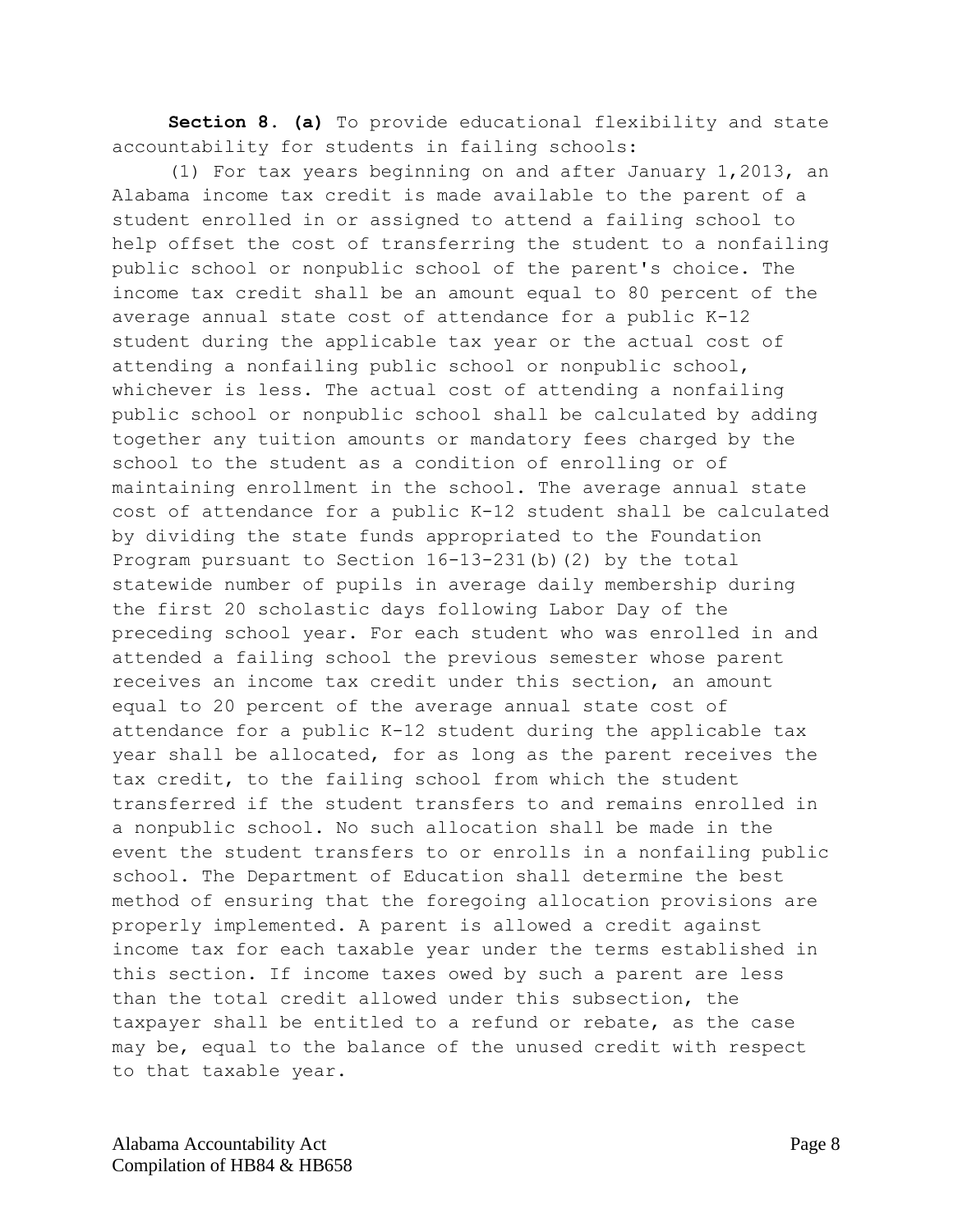(2) Any income tax credit due a parent under this section shall be granted or issued to the parent only upon his or her making application therefor, at such time and in such manner as may be prescribed from time to time by the Department of Revenue. The application process shall include, but not be limited to, certification by the parent that the student was enrolled in or was assigned to attend a failing school, certification by the parent that the student was subsequently transferred to, and was enrolled and attended, a nonfailing public school or nonpublic school of the parent's choice, and proof, satisfactory to the Department of Revenue, of the actual cost of attendance for the student at the nonfailing public school or nonpublic school. For purposes of the tax credit authorized by this section, costs of attendance does not include any such costs incurred for an academic year prior to the 2013- 2014 academic year. The Department of Revenue shall also prescribe the various methods by which income tax credits are to be issued to taxpayers. Income tax credits authorized by this section shall be paid out of sales tax collections made to the Education Trust Fund, and set aside by the Comptroller in the Failing Schools Income Tax Credit Account created in subsection (c), in the same manner as refunds of income tax otherwise provided by law, and there is hereby appropriated therefrom, for such purpose, so much as may be necessary to annually pay the income tax credits provided by this section.

(3) An application for an income tax credit authorized by this section shall be filed with the Department of Revenue within the time prescribed for filing petitions for refund under Section 40-2A-7, Code of Alabama 1975.

(4) The Department of Revenue shall promulgate reasonable rules to effectuate the intent of this subsection.

**(b)**(1) The parent of a public school student may request and receive an income tax credit pursuant to this section to reimburse the parent for costs associated with transferring the student from a failing school to a nonfailing public school or nonpublic school of the parent's choice, in any of the following circumstances:

a. By assigned school attendance area, if the student spent the prior school year in attendance at a failing school and the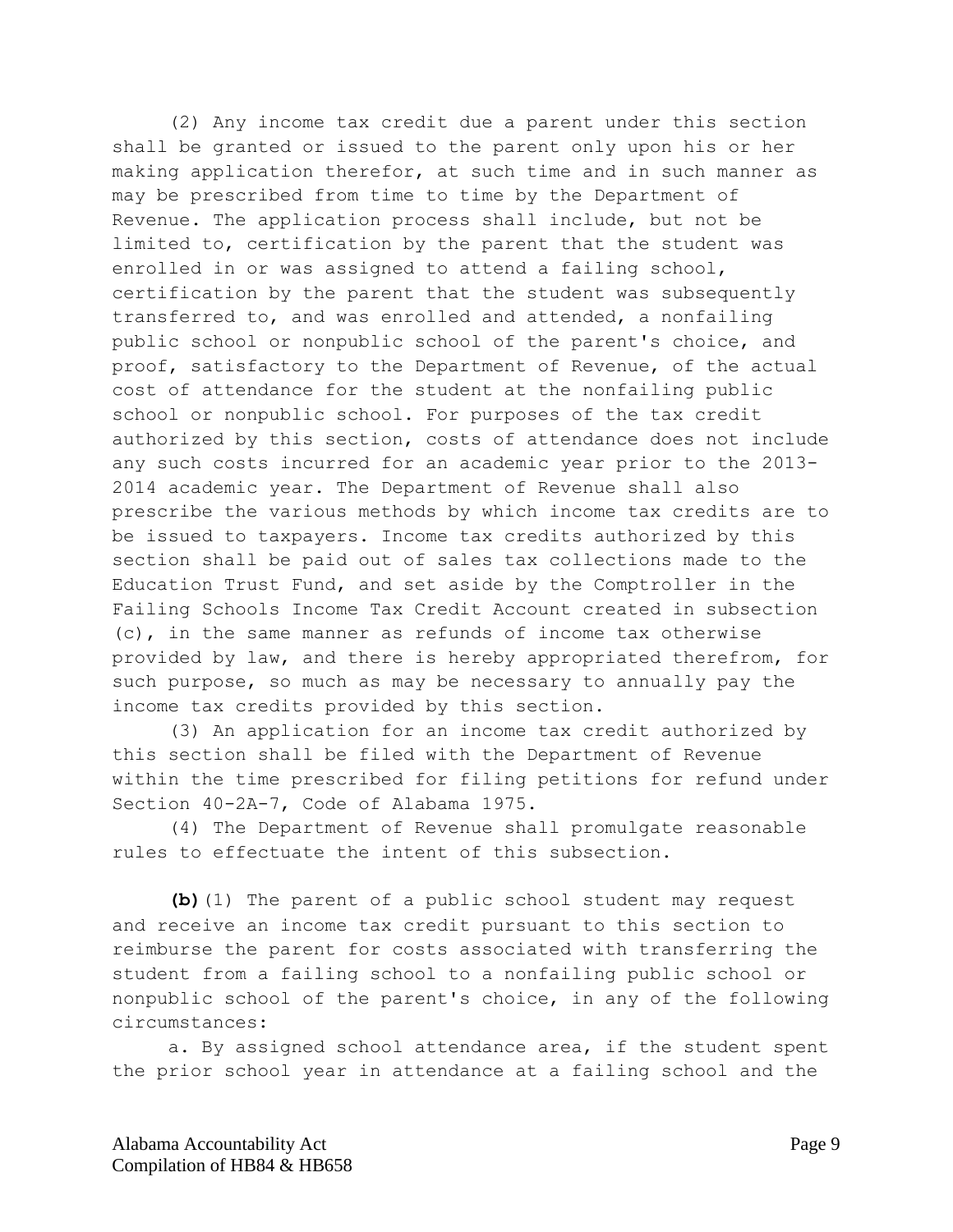attendance of the student occurred during a school year in which the designation was in effect.

b. The student was in attendance elsewhere in the Alabama public school system and was assigned to a failing school for the next school year.

c. The student was notified that he or she was assigned to a failing school for the next school year.

(2) This section does not apply to a student who is enrolled in the Department of Youth Services School District.

(3) For the purposes of continuity of educational choice, the tax credit shall be available to parents for those grade levels of the failing school from which the student transferred. The parent of a student who transfers from a failing school may receive income tax credits for those grade levels enrolled in and attended in the nonfailing public school or nonpublic school of the parent's choice transferred to that were included in the failing school from which the student transferred, whether or not the failing school becomes a nonfailing school during those years. The parent of such a student shall no longer be eligible for the income tax credit after the student completes the highest grade level in which he or she would otherwise have been enrolled at the failing school. Notwithstanding the foregoing, as long as the student remains enrolled in or assigned to attend a failing school, the parent may again transfer the student to a nonfailing public school or nonpublic school of the parent's choice and request and receive an income tax credit as provided in this section.

(4) A local school system, for each student enrolled in or assigned to a failing school, shall do all of the following:

a. Timely notify the parent of the student of all options available under this section as soon as the school of attendance is designated as a failing school.

b. Offer the parent of the student an opportunity to enroll the student in another public school within the local school system that is not a failing school or a failing school to which the student has been assigned.

(5) The parent of a student enrolled in or assigned to a school that has been designated as a failing school, who decides to transfer the student to a nonfailing public school, shall first attempt to enroll the student in a nonfailing public school within the same local system in which the student is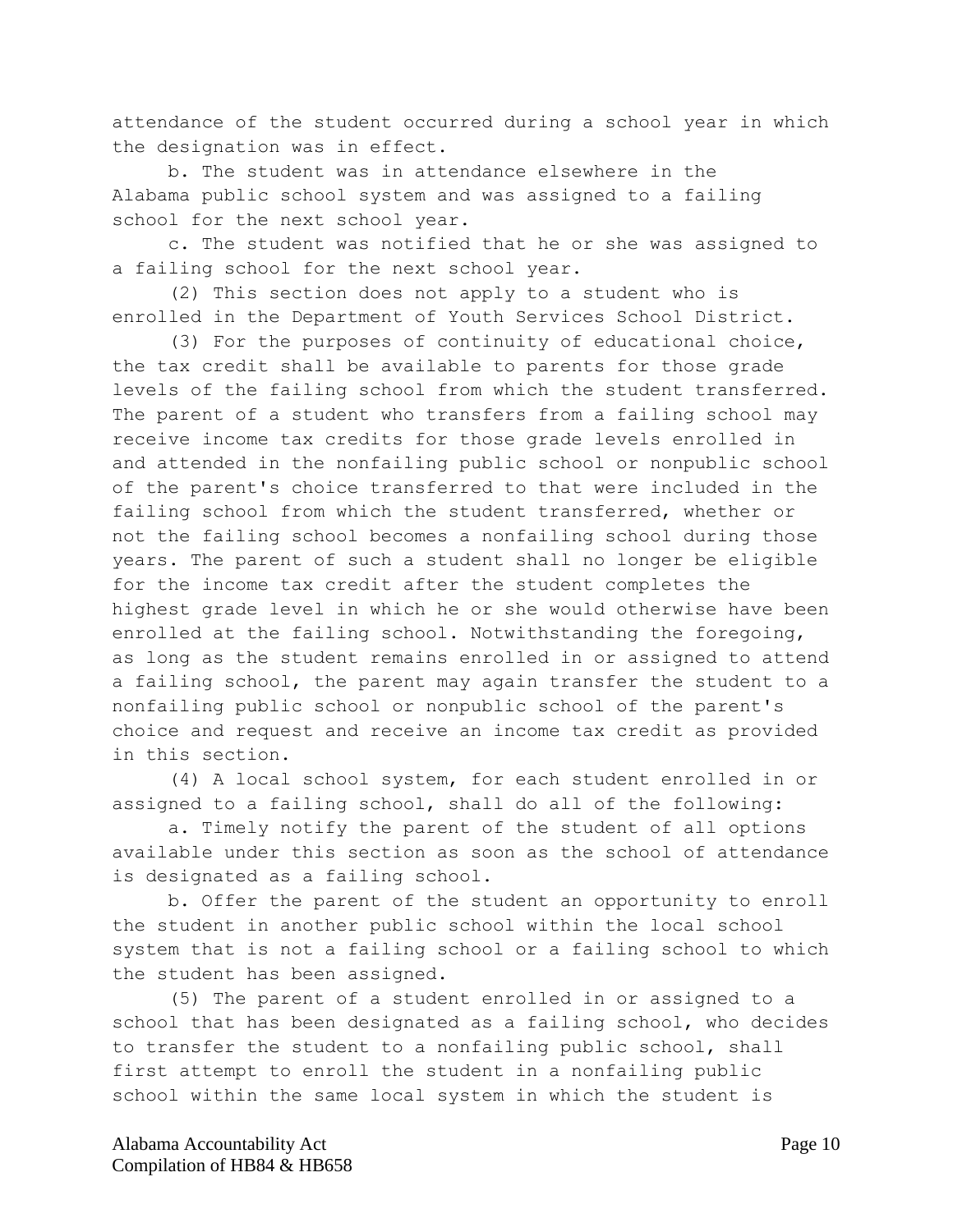already enrolled or assigned to attend before attempting to enroll the student in a nonfailing public school that has available space in any other local school system in the state. A local school system may accept the student on whatever terms and conditions the system establishes and report the student for purposes of the local school system's funding pursuant to the Foundation Program.

(6) For students in the local school system who are participating in the tax credit program, the local school system shall provide locations and times to take all statewide assessments required by law.

(7) Students with disabilities who are eligible to receive services from the local school system under federal or state law, and who participate in the tax credit program, remain eligible to receive services from the local school system as provided by federal or state law.

(8) If a parent enrolls a student in a nonfailing public school within the same local school system, and that system provides transportation services for other enrolled students transportation costs to the nonfailing public school shall be the responsibility of the local school system. Local school systems may negotiate transportation options with a parent to minimize system costs. If a parent enrolls a student in a nonpublic school or in a nonfailing public school within another local school system, regardless of whether that system provides transportation services for other enrolled students, transportation of the student shall be the responsibility of the parent.

(9) The State Department of Education shall promulgate reasonable rules to effectuate the intent of this subsection. Rules shall include penalties for noncompliance.

**(c)** There is created within the Education Trust Fund a separate account named the Failing Schools Income Tax Credit Account. The Commissioner of Revenue shall certify to the Comptroller the amount of income tax credits due to parents under this section and the Comptroller shall transfer into the Failing Schools Income Tax Credit Account only the amount from sales tax revenues within the Education Trust Fund that is sufficient for the Department of Revenue to use to cover the income tax credits for the applicable tax year. The Commissioner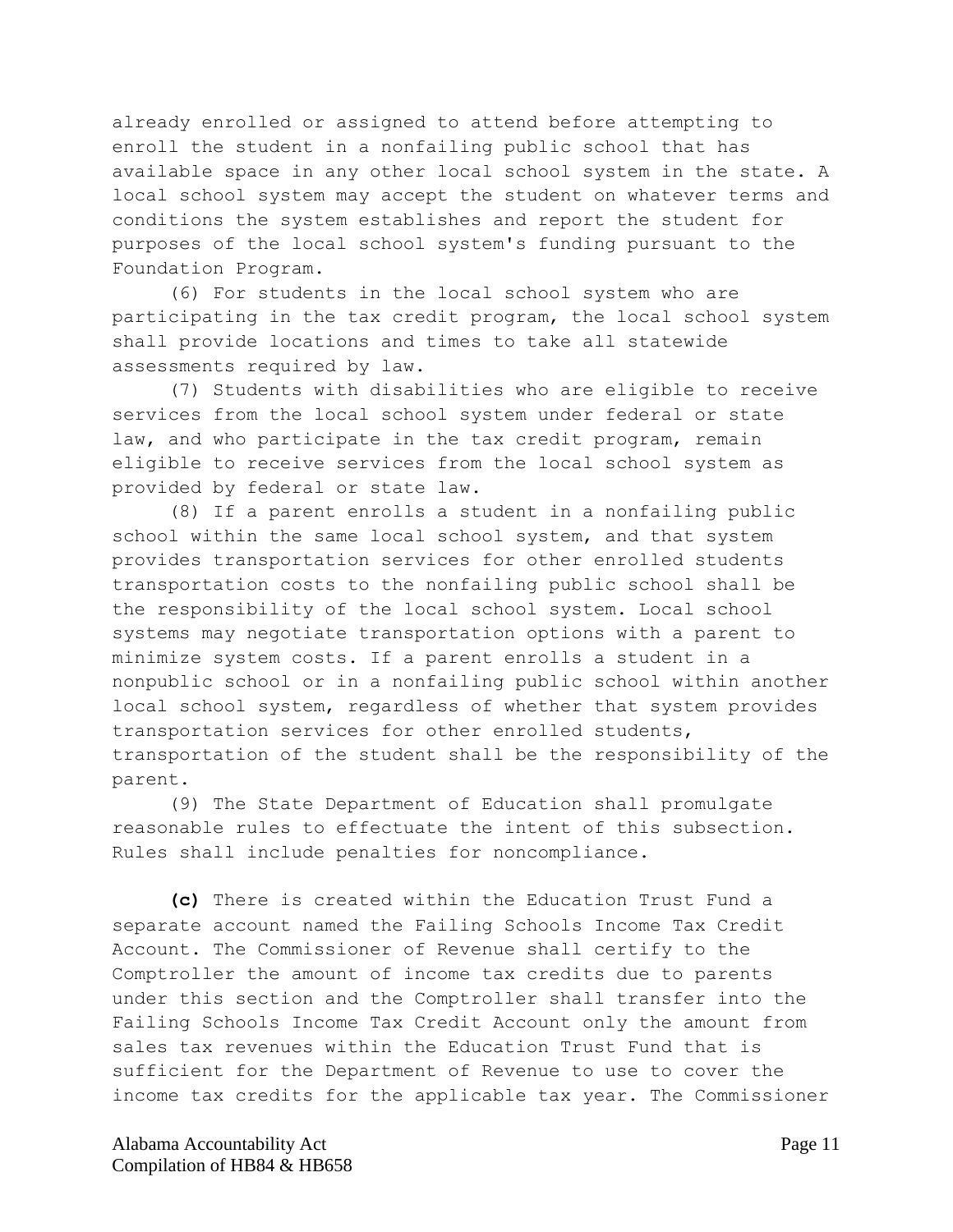of Revenue shall distribute the funds in the Failing Schools Income Tax Credit Account to parents pursuant to this section.

**(d)** (1) Nothing in this section or act shall be construed to force any public school, school system, or school district or any nonpublic school, school system, or school district to enroll any student.

(2) A public school, school system, or school district or any nonpublic school, school system, or school district may develop the terms and conditions under which it will allow a student whose parent receives an income tax credit pursuant to this section to be enrolled, but such terms and conditions may not discriminate on the basis of the race, gender, religion, color, disability status, or ethnicity of the student or of the student's parent.

(3) Nothing in this section shall be construed to authorize the violation of or supersede the authority of any court ruling that applies to the public school, school system, or school district, specifically any federal court order related to the desegregation of the local school system's student population.

**Section 9.** (a)(1) A taxpayer who files a state income tax return and is not a dependent of another taxpayer may claim a credit for a contribution made to a scholarship granting organization.

(2) The tax credit may be claimed by an individual taxpayer or a married couple filing jointly in an amount equal to the total contributions made to a scholarship granting organization for educational scholarships during the taxable year for which the credit is claimed up to 50 percent of the tax liability of the taxpayer, not to exceed seven thousand five hundred dollars (\$7,500) per taxpayer or married couple filing jointly.

(3) The tax credit may be claimed by a corporate taxpayer in an amount equal to  $50$  100 percent of the total contributions made to a scholarship granting organization for educational scholarships during the taxable year for which the credit is claimed up to 50 percent of the tax liability of the taxpayer. The cumulative amount of tax credits issued pursuant to subdivision (2) and this subdivision shall not exceed twentyfive million dollars (\$25,000,000) annually. The Department of Revenue shall develop a procedure to ensure that this cap is not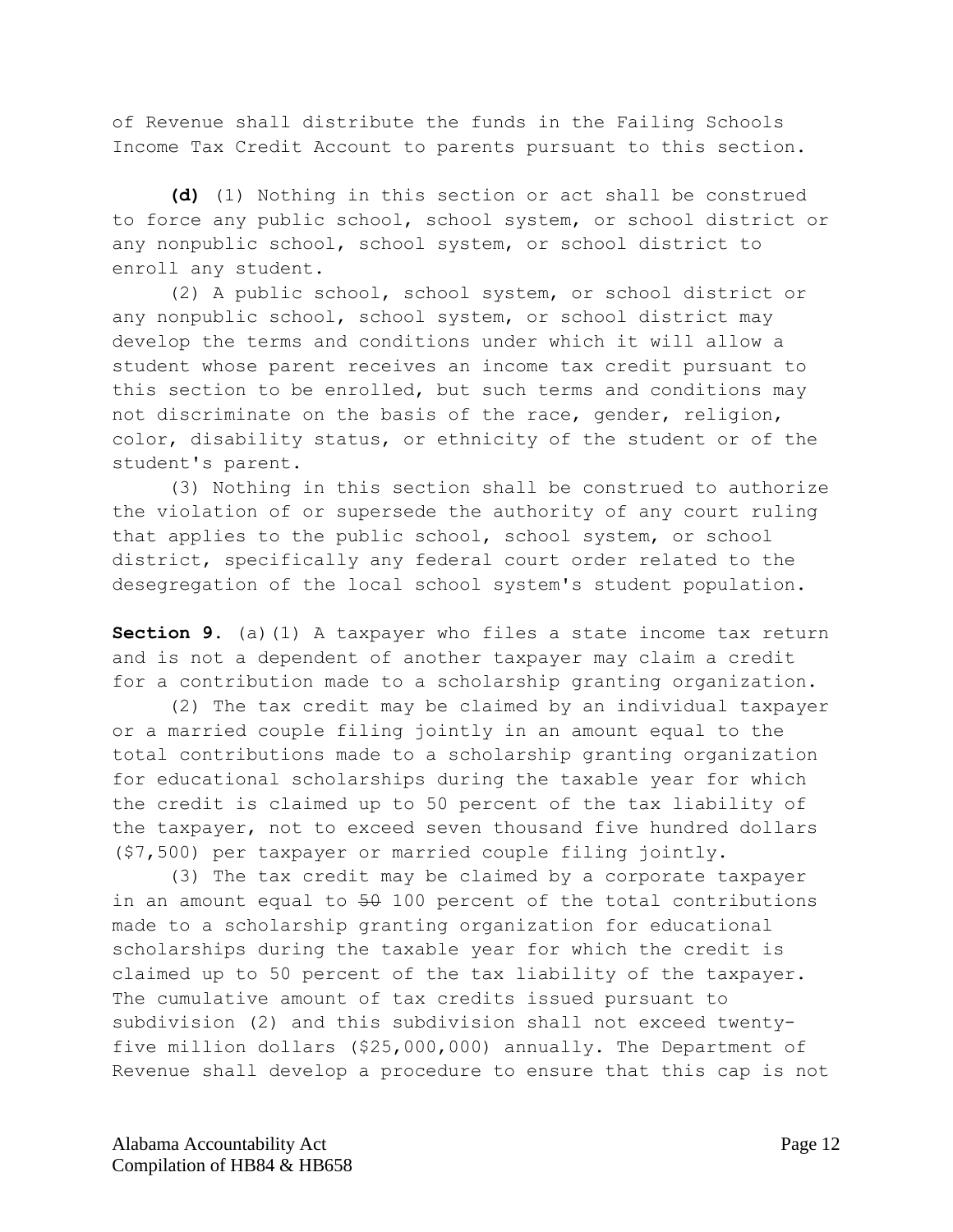exceeded and shall also prescribe the various methods by which these credits are to be issued.

(4) A corporate taxpayer, an individual taxpayer, or a married couple filing jointly may carry forward a tax credit under the tax credit scholarship program for three years.

(b)(1) **Administrative accountability standards.** All scholarship granting organizations shall do all of the following:

a. Notify the Department of Revenue of their intent to provide educational scholarships.

b. Demonstrate to the Department of Revenue that they have been granted exemption from the federal income tax as an organization described in Section 501(c)(3) of the Internal Revenue Code.

c. Distribute periodic educational scholarship payments as checks made out and mailed to the school where the student is enrolled.

d. Provide a Department of Revenue approved receipt to taxpayers for contributions made to the scholarship granting organization.

e. Ensure that at least 95 percent of their revenue from donations is spent on educational scholarships, and that all revenue from interest or investments is spent on educational scholarships.

f. Spend each year a portion of their expenditures on educational scholarships for low-income eligible students equal to the percentage of low-income eligible students in the county where the scholarship granting organization expends the majority of its educational scholarships.

g. Ensure that at least 75 percent of first-time recipients of educational scholarships were not continuously enrolled in a private school during the previous year.

h. Cooperate with the Department of Revenue to conduct criminal background checks on all of their employees and board members and exclude from employment or governance any individual who may reasonably pose a risk to the appropriate use of contributed funds.

i. Ensure that educational scholarships are portable during the school year and can be used at any qualifying school that accepts the eligible student according to the wishes of the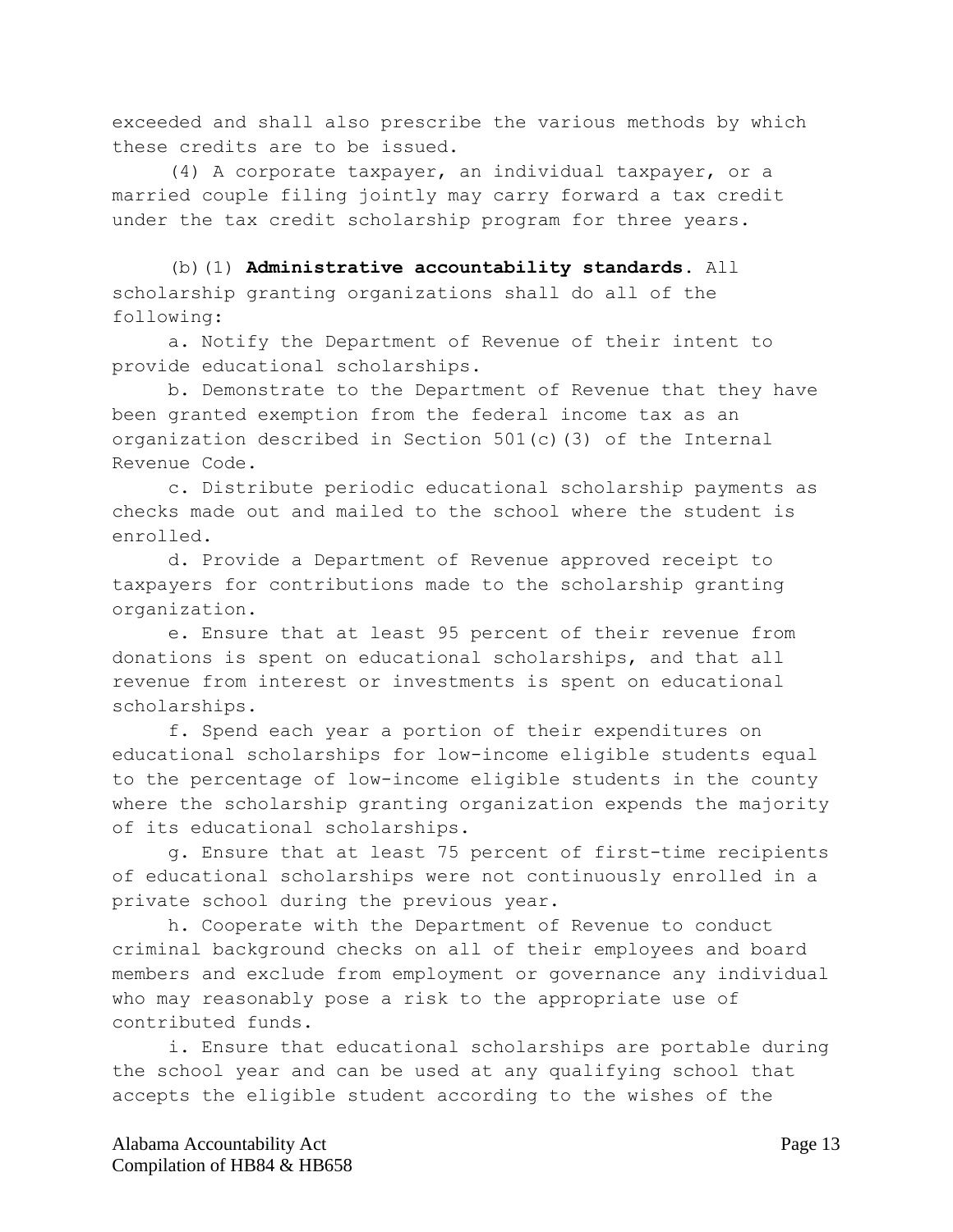parent. If a student transfers to another qualifying school during a school year, the educational scholarship amount may be prorated.

j. Publicly report to the Department of Revenue by June 1 of each year all of the following information prepared by a certified public accountant regarding their grants in the previous calendar year:

1. The name and address of the scholarship granting organization.

2. The total number and total dollar amount of contributions received during the previous calendar year.

3. The total number and total dollar amount of educational scholarships awarded during the previous calendar year, the total number and total dollar amount of educational scholarships awarded during the previous year for students qualifying for the federal free and reduced-price lunch program, and the percentage of first-time recipients of educational scholarships who were enrolled in a public school during the previous year.

k. Ensure educational scholarships are not provided for students to attend a school with paid staff or board members, or relatives thereof, in common with the scholarship granting organization.

l. Ensure that scholarships are provided in a manner that does not discriminate based on the gender, race, or disability status of the scholarship applicant or his or her parent.

m. Ensure that educational scholarships are provided only to students who would otherwise attend a failing school so that the student can attend a nonpublic school or a nonfailing public school. Provided, however, that any scholarship funds unaccounted for on September 15th of each year may be made available to low-income eligible students to defray the costs of attending a qualifying school, whether or not the student is assigned to a failing school.

n. Ensure that no donations are directly made to benefit specifically designated scholarship recipients.

## (2) **Financial accountability standards.**

a. All scholarship granting organizations shall demonstrate their financial accountability by doing all of the following:

1. Annually submitting to the Department of Revenue a financial information report for the scholarship granting organization that complies with uniform financial accounting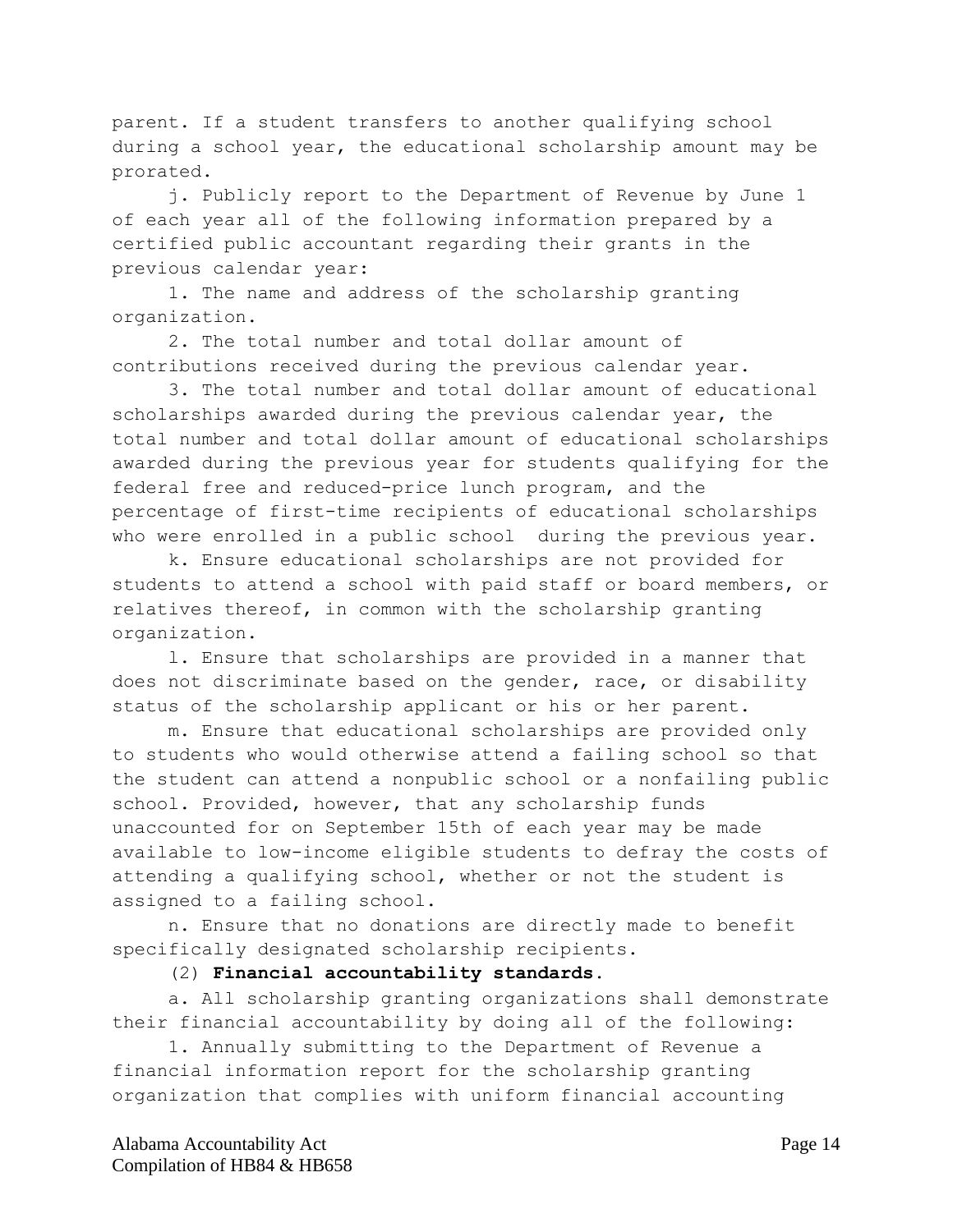standards established by the Department of Revenue and conducted by a certified public accountant.

2. Having the auditor certify that the report is free of material misstatements.

b. All participating nonpublic schools shall demonstrate financial viability, if they are to receive donations of fifty thousand dollars (\$50,000) or more during the school year, by doing either of the following:

1. Filing with the scholarship granting organization before the start of the school year a surety bond payable to the scholarship granting organization in an amount equal to the aggregate amount of contributions expected to be received during the school year.

2. Filing with the scholarship granting organization before the start of the school year financial information that demonstrates the financial viability of the participating nonpublic school.

(c)(1) Each scholarship granting organization shall collect written verification from participating nonpublic schools that accept its educational scholarship students that those schools do all of the following:

a. Comply with all health and safety laws or codes that otherwise apply to nonpublic schools.

b. Hold a valid occupancy permit if required by the municipality.

c. Certify compliance with nondiscrimination policies set forth in 42 USC 1981.

d. Conduct criminal background checks on employees and then do all of the following:

1. Exclude from employment any person not permitted by state law to work in a public school.

2. Exclude from employment any person who may reasonably pose a threat to the safety of students.

(2) **Academic accountability standards.** There shall be sufficient information about the academic impact educational scholarship tax credits have on participating students in order to allow parents and taxpayers to measure the achievements of the tax credit scholarship program, and therefore: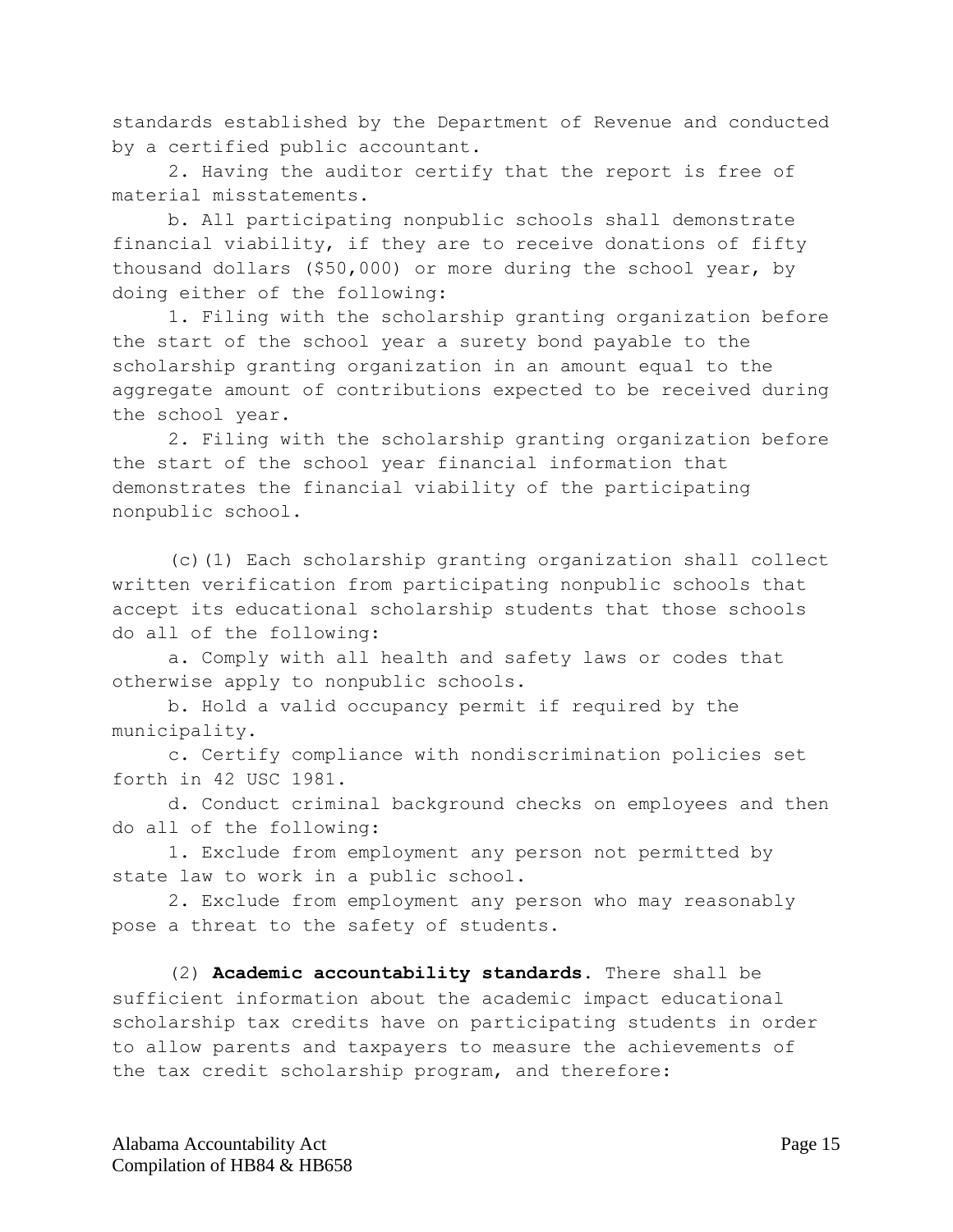a. Each scholarship granting organization shall ensure that participating schools that accept its educational scholarship shall do all of the following:

1. Annually administer either the state achievement tests or nationally recognized norm-referenced tests that measure learning gains in math and language arts to all participating students in grades that require testing under the accountability testing laws of the state for public schools.

2. Allow costs of the testing requirements to be covered by the educational scholarships distributed by the scholarship granting organizations.

3. Provide the parents of each student who was tested with a copy of the results of the tests on an annual basis, beginning with the first year of testing.

4. Provide the test results to the Department of Revenue on an annual basis, beginning with the first year of testing.

5. Report student information that allows the state to aggregate data by grade level, gender, family income level, and race.

6. Provide graduation rates of those students benefitting from education scholarships to the Department of Revenue or an organization chosen by the state in a manner consistent with nationally recognized standards.

b. The Department of Revenue or an organization chosen by the Department of Revenue shall do all of the following:

1. Ensure compliance with all student privacy laws.

2. Collect all test results.

3. Provide the test results and associated learning gains to the public via a state website after the third year of test and test-related data collection. The findings shall be aggregated by the grade level, gender, family income level, number of years of participation in the tax credit scholarship program, and race of the student.

(d)(1) The Department of Revenue shall adopt rules and procedures consistent with this section as necessary.

(2) The Department of Revenue shall provide a standardized format for a receipt to be issued by a scholarship granting organization to a taxpayer to indicate the value of a contribution received. The Department of Revenue shall require a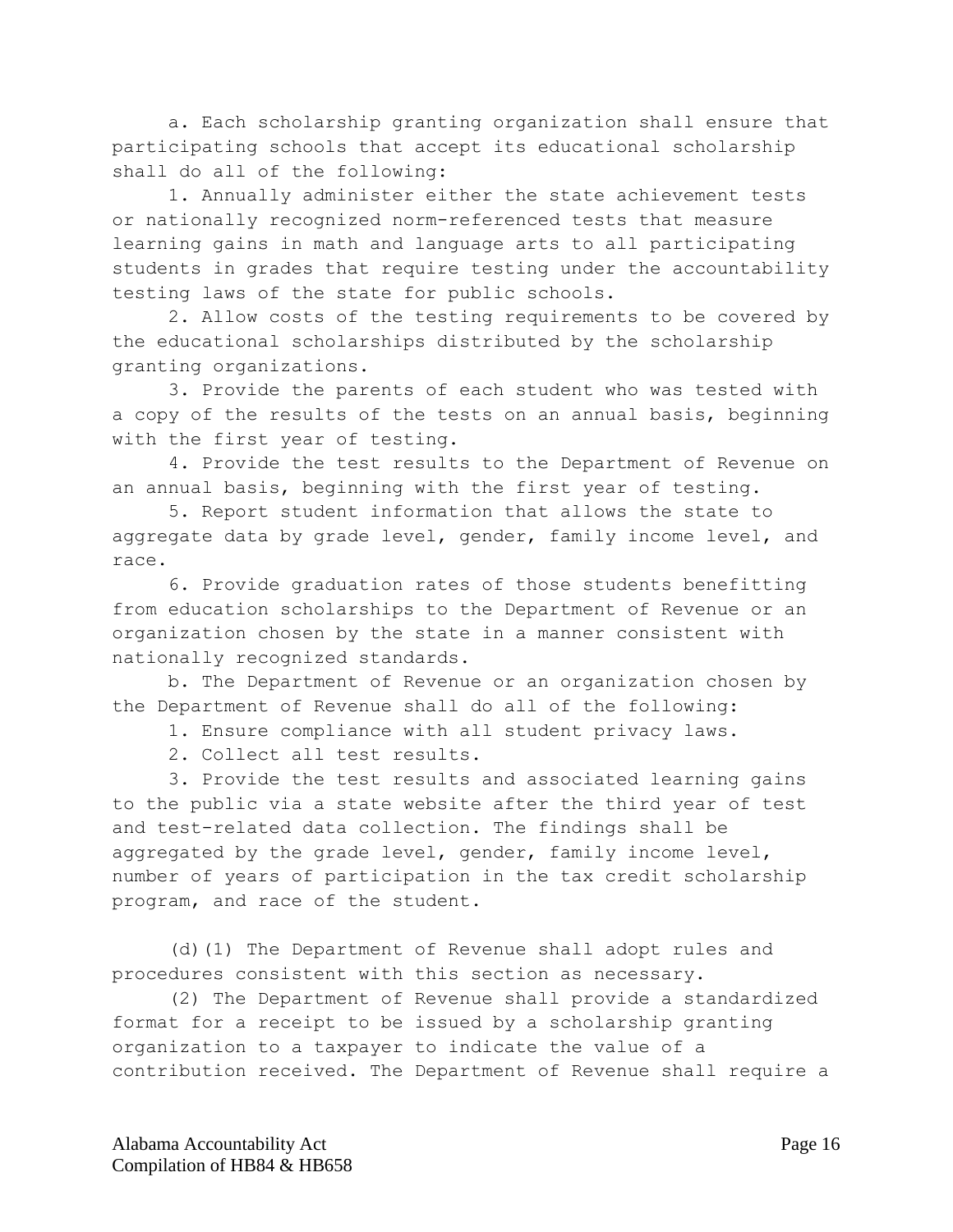taxpayer to provide a copy of the receipt when claiming the tax credit pursuant to this section.

(3) The Department of Revenue shall provide a standardized format for a scholarship granting organization to report the information required in paragraph j. of subdivision (1) of subsection (b).

(4) The Department of Revenue may conduct either a financial review or audit of a scholarship granting organization if possessing evidence of fraud.

(5) The Department of Revenue may bar a scholarship granting organization from participating in the tax credit scholarship program if the Department of Revenue establishes that the scholarship granting organization has intentionally and substantially failed to comply with the requirements in subsection (b) or subsection (c).

(6) If the Department of Revenue decides to bar a scholarship granting organization from the tax credit scholarship program, the Department of Revenue shall notify affected educational scholarship students and their parents of the decision as quickly as possible.

(7) The Department of Revenue shall publish and routinely update, on the website of the department, a list of scholarship granting organizations in the state, by county.

(e)(1) All schools participating in the tax credit scholarship program shall be required to operate in Alabama.

(2) All schools participating in the tax credit scholarship program shall comply with all state laws that apply to public schools regarding criminal background checks for employees and exclude from employment any person not permitted by state law to work in a public school.

(f) The tax credit provided in this section may be first claimed for the 2013 tax year but may not be claimed for any tax year prior to the 2013 tax year.

(g) (1) Nothing in this section shall be construed to force any public school, school system, or school district or any nonpublic school, school system, or school district to enroll any student.